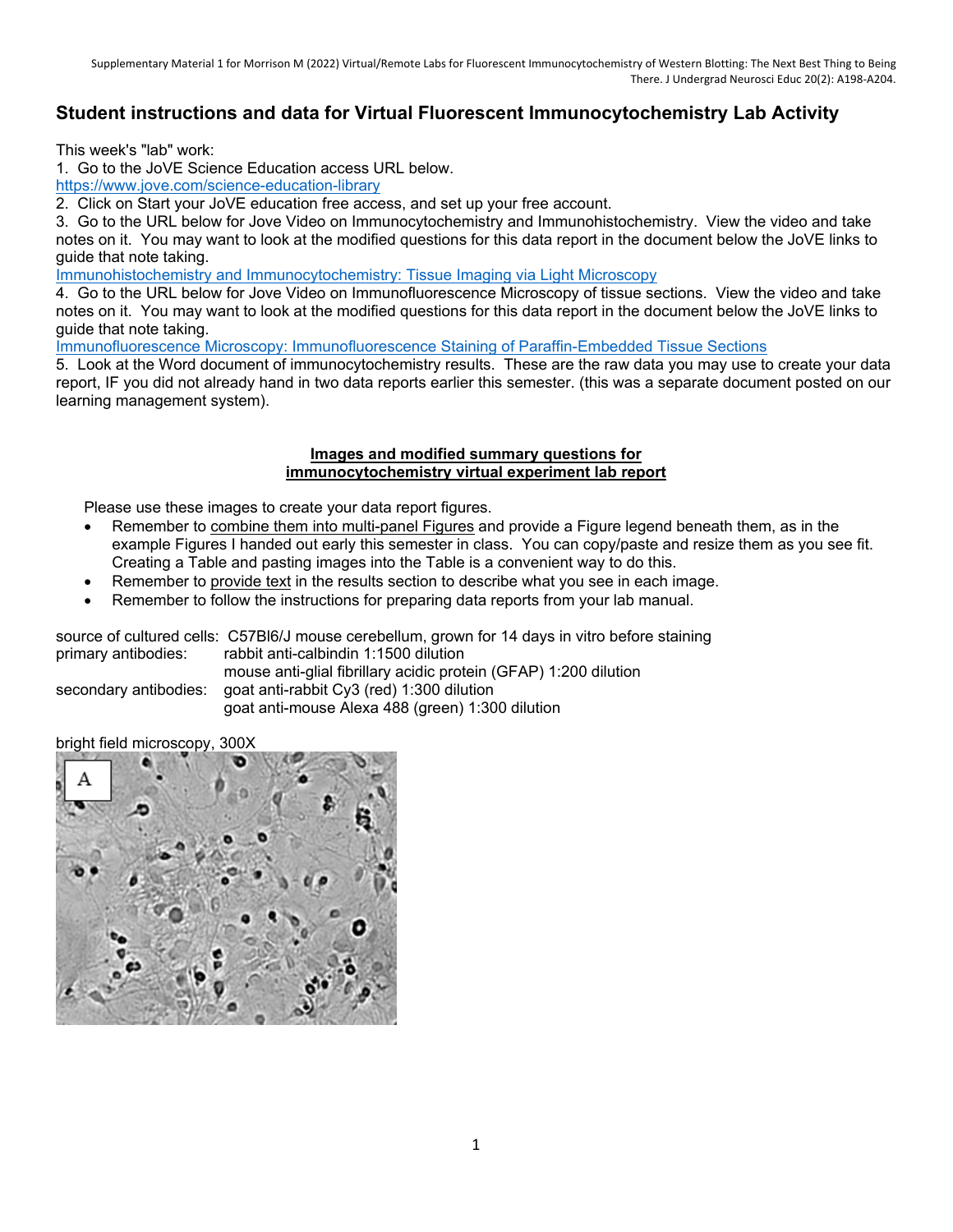Supplementary Material 1 for Morrison M (2022) Virtual/Remote Labs for Fluorescent Immunocytochemistry of Western Blotting: The Next Best Thing to Being There. J Undergrad Neurosci Educ 20(2): A198‐A204.

no primary antibodies/secondary antibody only control, fluorescent filters, 300X



GFAP green, fluorescent filters, 300X



calbindin red, fluorescent filters, 300X